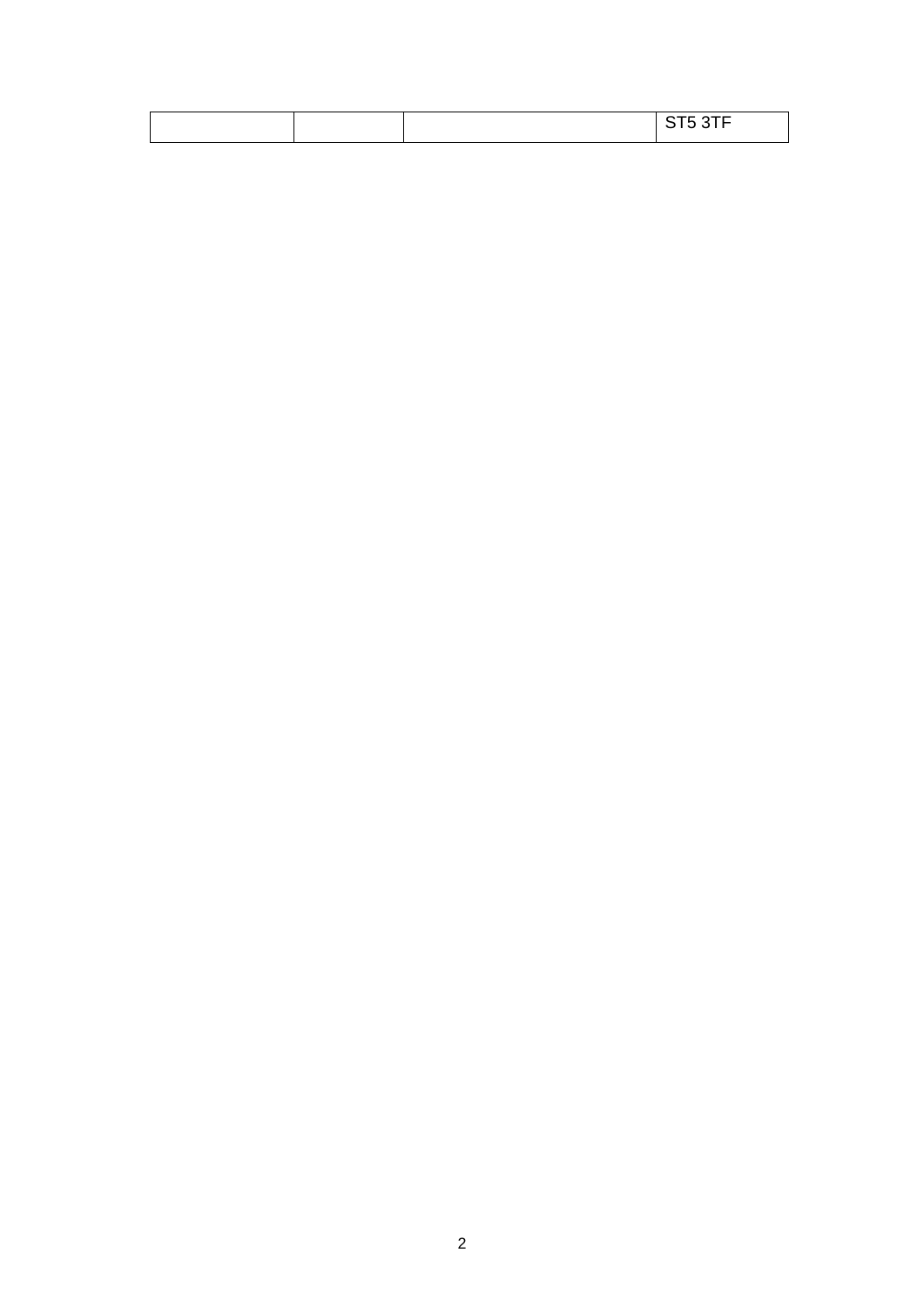# **Table of Contents**

| 1              |                                                                                 |  |
|----------------|---------------------------------------------------------------------------------|--|
| $\overline{2}$ |                                                                                 |  |
| 3              |                                                                                 |  |
| 4              |                                                                                 |  |
| 5              |                                                                                 |  |
| 6              |                                                                                 |  |
| $\overline{7}$ |                                                                                 |  |
| 8              |                                                                                 |  |
| 9              |                                                                                 |  |
| 10             |                                                                                 |  |
| 11             |                                                                                 |  |
| 12             | How can you access, amend, and/or move the personal data that you have given to |  |
| 13             |                                                                                 |  |
| 14             |                                                                                 |  |
| 15             |                                                                                 |  |
| 16             |                                                                                 |  |
| 17             |                                                                                 |  |
| 18             |                                                                                 |  |
| 19             |                                                                                 |  |
| 20             |                                                                                 |  |
| 21             | GPES Data for Pandemic Planning & Research (Covid-19) Data  12                  |  |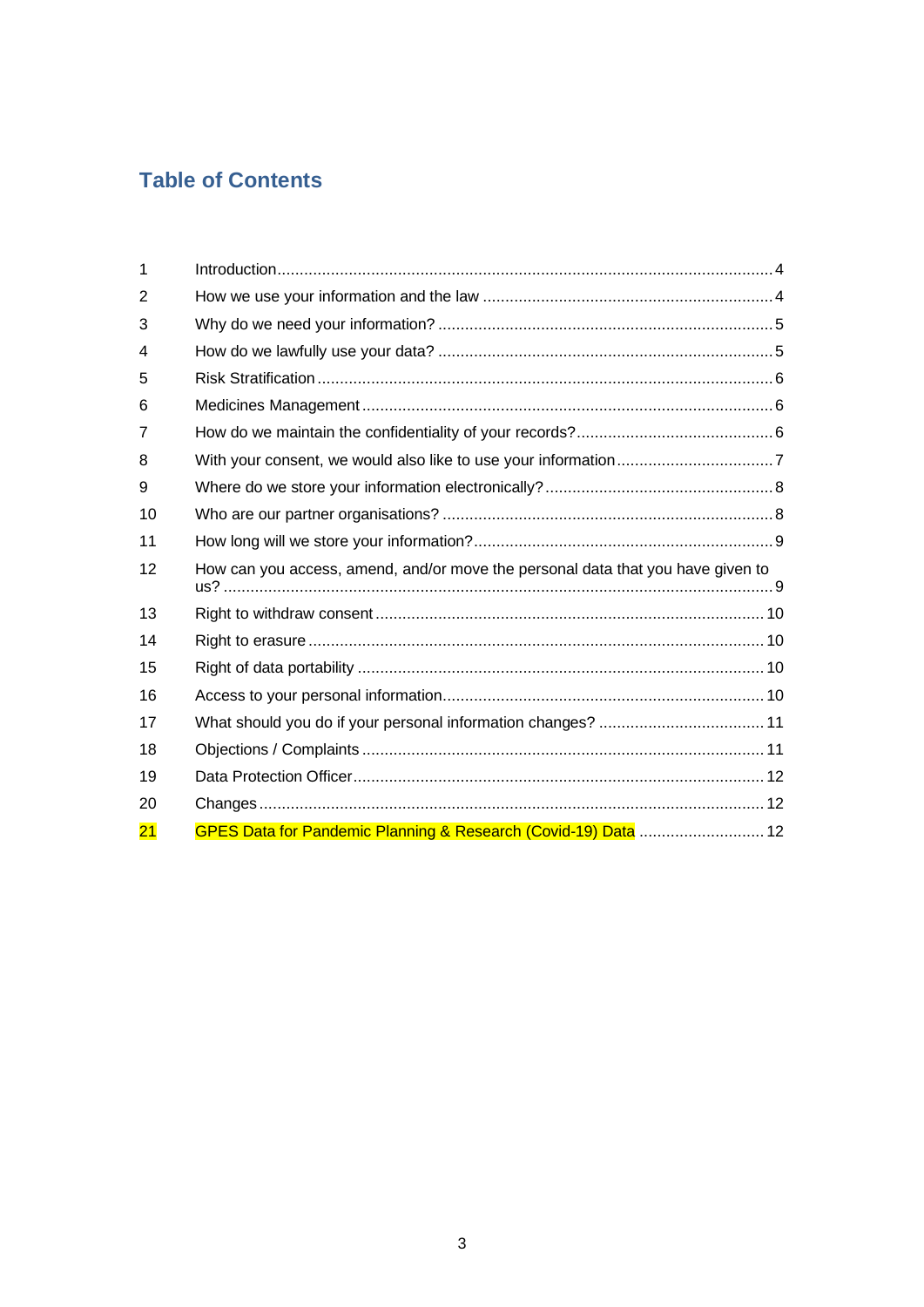### <span id="page-3-0"></span>**1 Introduction**

- 1.1 This privacy notice lets you know what happens to any personal data that you give to us, or any that we may collect from or about you.
- 1.2 This privacy notice applies to personal information processed by or on behalf of the practice.
- 1.3 This Notice explains:
	- Who we are, how we use your information and our Data Protection **Officer**
	- What kinds of personal information about you do we process?
	- What are the legal grounds for our processing of your personal information (including when we share it with others)?
	- What should you do if your personal information changes?
	- For how long your personal information is retained by us?
	- What are your rights under data protection laws?
- 1.4 The General Data Protection Regulation (GDPR) became law on 24th May 2016. This is a single EU-wide regulation on the protection of confidential and sensitive information. It enters into force in the UK on the 25th May 2018, repealing the Data Protection Act (1998).
- 1.5 For the purpose of applicable data protection legislation (including but not limited to the General Data Protection Regulation (Regulation (EU) 2016/679) (the "GDPR"), and the Data Protection Act 2018 (currently in Bill format before Parliament) the practice responsible for your personal data is Archway Surgery.
- 1.6 This Notice describes how we collect, use and process your personal data, and how, in doing so, we comply with our legal obligations to you. Your privacy is important to us, and we are committed to protecting and safeguarding your data privacy rights.

#### <span id="page-3-1"></span>**2 How we use your information and the law**

- 2.1 Archway Surgery will be what's known as the 'Controller' of the personal data you provide to us.
- 2.2 We collect basic personal data about you which does not include any special types of information or location-based information. This does however include name, address, contact details such as email and mobile number etc.
- 2.3 We will also collect sensitive confidential data known as "special category personal data", in the form of health information, religious belief (if required in a healthcare setting) ethnicity, and sex during the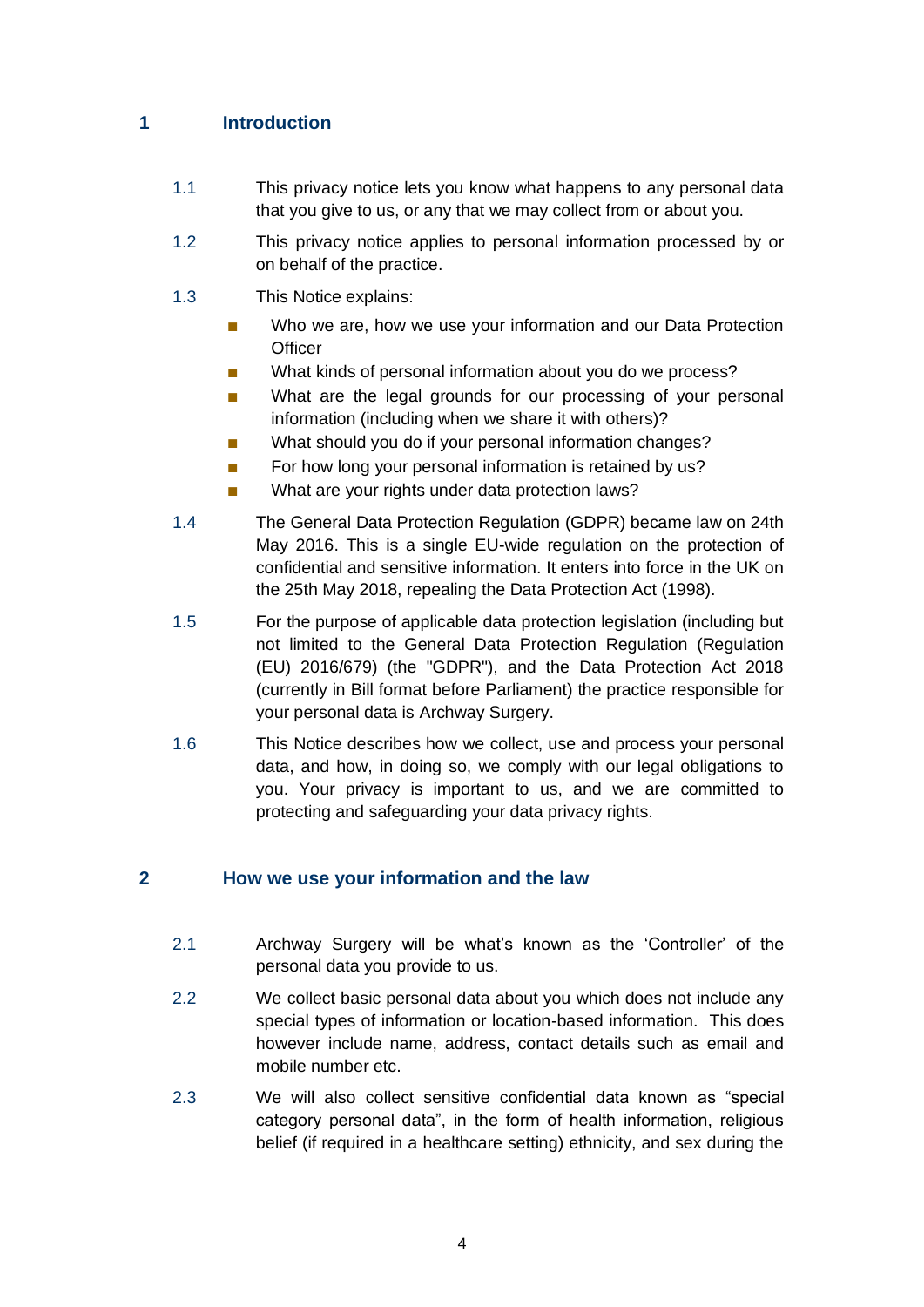services we provide to you and or linked to your healthcare through other health providers or third parties.

# <span id="page-4-0"></span>**3 Why do we need your information?**

- 3.1 The health care professionals who provide you with care maintain records about your health and any treatment or care you have received previously (e.g. NHS Trust, GP Surgery, Walk-in clinic, etc.). These records help to provide you with the best possible healthcare.
- 3.2 NHS health records may be electronic, on paper or a mixture of both, and we use a combination of working practices and technology to ensure that your information is kept confidential and secure. Records which the Practice hold about you may include the following information:
	- Details about you, such as your address, carer, legal representative, emergency contact details
	- Any contact the surgery has had with you, such as appointments, clinic visits, emergency appointments, etc.
	- Notes and reports about your health
	- Details about your treatment and care
	- Results of investigations such as laboratory tests, x-rays etc
	- Relevant information from other health professionals, relatives or those who care for you
- 3.3 To ensure you receive the best possible care, your records are used to facilitate the care you receive. Information held about you may be used to help protect the health of the public and to help us manage the NHS. Information may be used within the GP practice for clinical audit to monitor the quality of the service provided.

# <span id="page-4-1"></span>**4 How do we lawfully use your data?**

- 4.1 We need to know your personal, sensitive and confidential data in order to provide you with Healthcare services as a General Practice, under the General Data Protection Regulation we will be lawfully using your information in accordance with:
- 4.2 *Article 6, e) processing is necessary for the performance of a task carried out in the public interest or in the exercise of official authority vested in the controller"*
- 4.3 *Article 9, (h) processing is necessary for the purposes of preventive or occupational medicine, for the assessment of the working capacity of the employee, medical diagnosis, the provision of health or social care or treatment or the management of health or social care systems*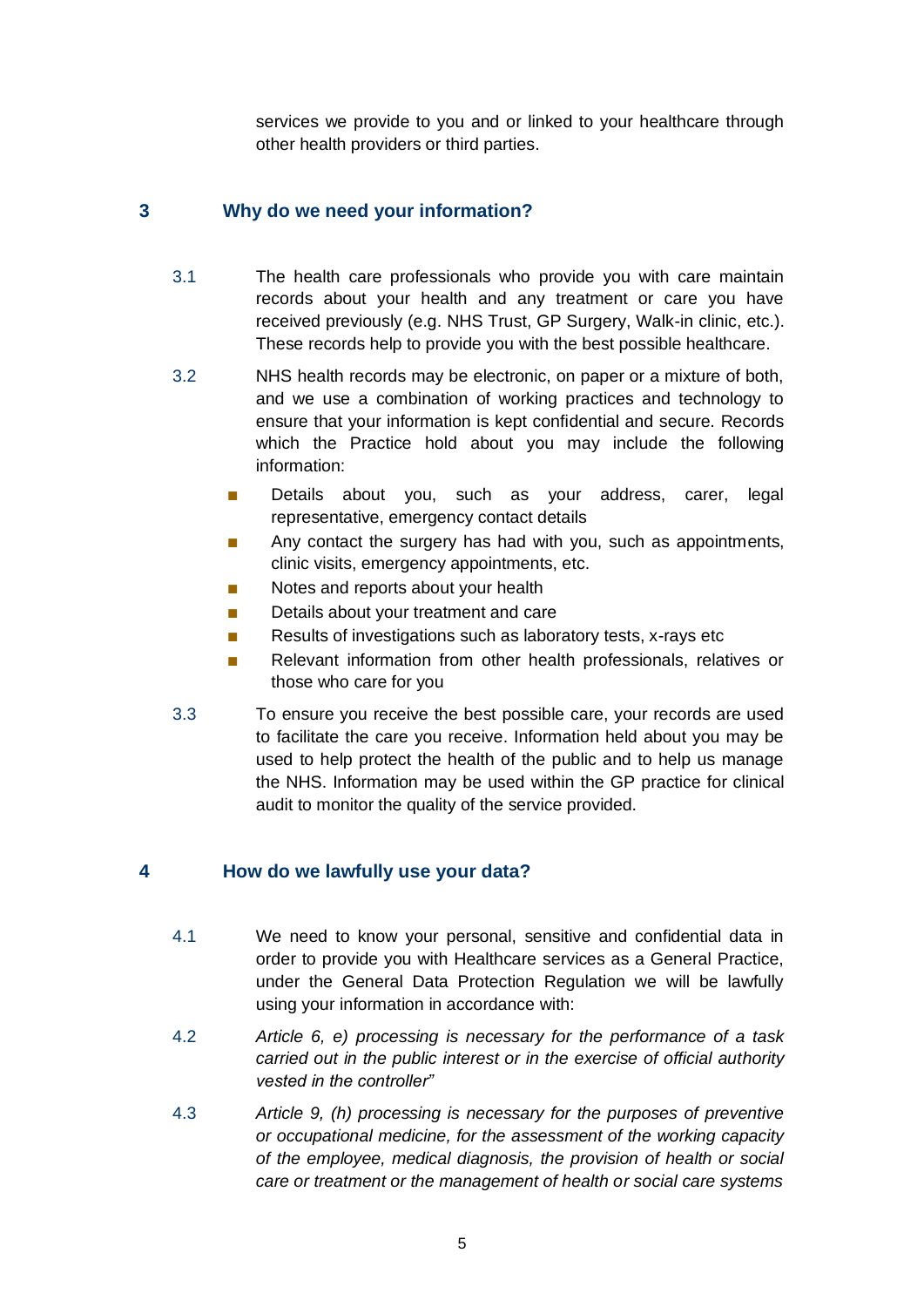4.4 This Privacy Notice applies to the personal data of our patients and the data you have given us about your carers/family members.

# <span id="page-5-0"></span>**5 Risk Stratification**

5.1 Risk stratification data tools are increasingly being used in the NHS to help determine a person's risk of suffering a condition, preventing an unplanned or (re)admission and identifying a need for preventive intervention. Information about you is collected from a number of sources including NHS Trusts and from this GP Practice. A risk score is then arrived at through an analysis of your de-identified information is only provided back to your GP as data controller in an identifiable form. Risk stratification enables your GP to focus on preventing ill health and not just the treatment of sickness. If necessary, your GP may be able to offer you additional services. Please note that you have the right to opt out of your data being used in this way.

#### <span id="page-5-1"></span>**6 Medicines Management**

6.1 The Practice may conduct Medicines Management Reviews of medications prescribed to its patients. This service performs a review of prescribed medications to ensure patients receive the most appropriate, up to date and cost-effective treatments.

#### <span id="page-5-2"></span>**7 How do we maintain the confidentiality of your records?**

- 7.1 We are committed to protecting your privacy and will only use information collected lawfully in accordance with:
	- Data Protection Act 2018
	- The General Data Protection Regulations 2016
	- Human Rights Act 1998
	- Common Law Duty of Confidentiality
	- **Health and Social Care Act 2012**
	- NHS Codes of Confidentiality, Information Security and Records Management
	- Information: To Share or Not to Share Review
- 7.2 Every member of staff who works for an NHS organisation has a legal obligation to keep information about you confidential.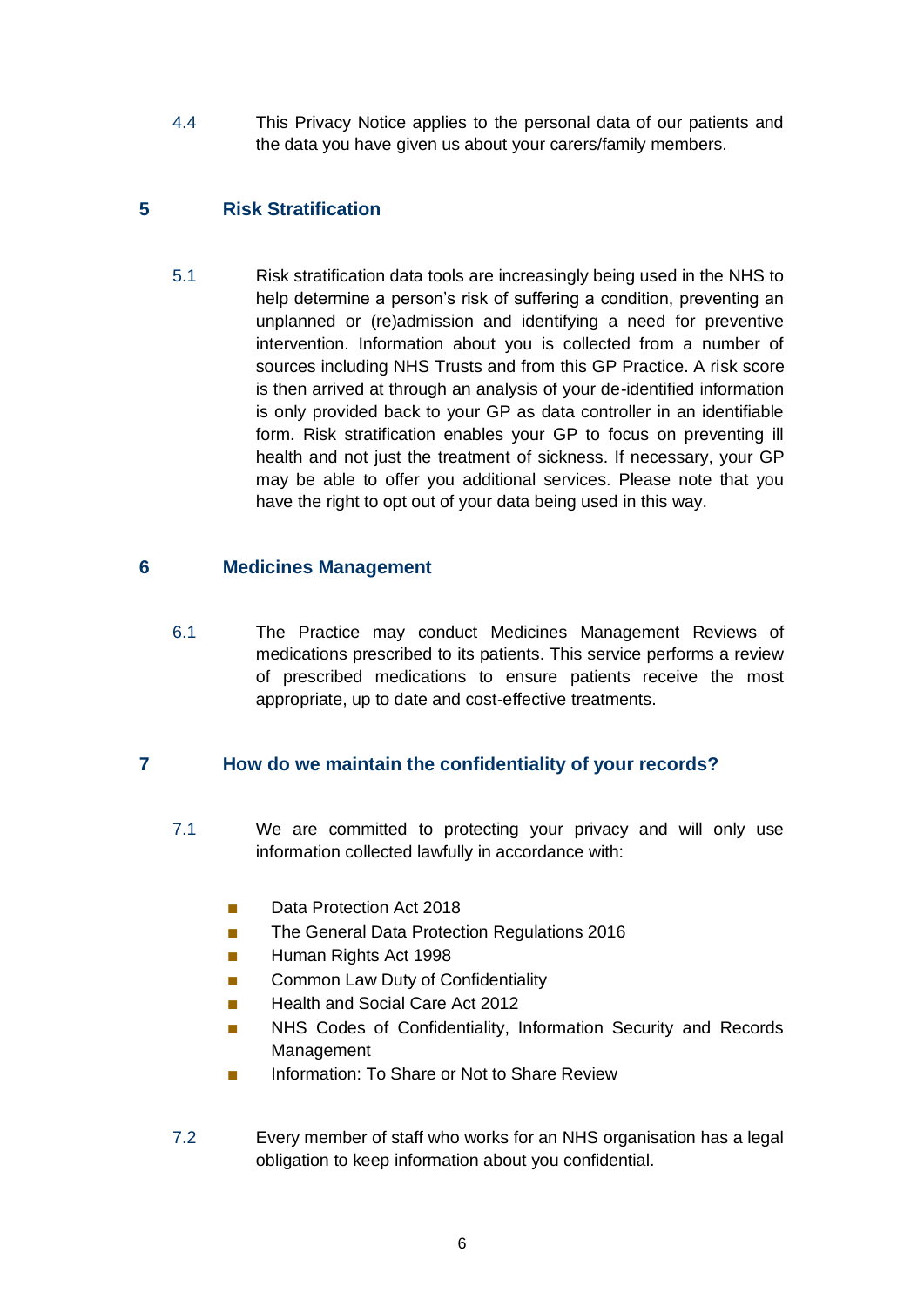- 7.3 We will only ever use or pass on information about you if others involved in your care have a genuine need for it. We will not disclose your information to any third party without your permission unless there are exceptional circumstances (i.e. life or death situations), where the law requires information to be passed on and / or in accordance with the information sharing principle following Dame Fiona Caldicott's information sharing review (Information to share or not to share) where "The duty to share information can be as important as the duty to protect patient confidentiality." This means that health and social care professionals should have the confidence to share information in the best interests of their patients within the framework set out by the Caldicott principles.
- 7.4 Our practice policy is to respect the privacy of our patients, their families and our staff and to maintain compliance with the General Data Protection Regulations (GDPR) and all UK specific Data Protection Requirements. Our policy is to ensure all personal data related to our patients will be protected.
- 7.5 All employees and sub-contractors engaged by our practice are asked to sign a confidentiality agreement. The practice will, if required, sign a separate confidentiality agreement if the client deems it necessary. If a sub-contractor acts as a data processor for Archway Surgery an appropriate contract (art 24-28) will be established for the processing of your information.
- 7.6 In Certain circumstances you may have the right to withdraw your consent to the processing of data. Please contact the Data Protection Officer (DPO) in writing if you wish to withdraw your consent. In some circumstances we may need to store your data after your consent has been withdrawn to comply with a legislative requirement.
- 7.7 Some of this information will be held centrally and used for statistical purposes. Where we do this, we take strict measures to ensure that individual patients cannot be identified. Sometimes your information may be requested to be used for research purposes – the surgery will always gain your consent before releasing the information for this purpose in an identifiable format. In some circumstances you can Opt-out of the surgery sharing any of your information for research purposes.

#### <span id="page-6-0"></span>**8 With your consent, we would also like to use your information**

8.1 We would like to use your name, contact details and email address to inform you of services that may benefit you, with your consent only. There may be occasions where authorised research facilities would like you to take part on innovations, research, improving services or identifying trends.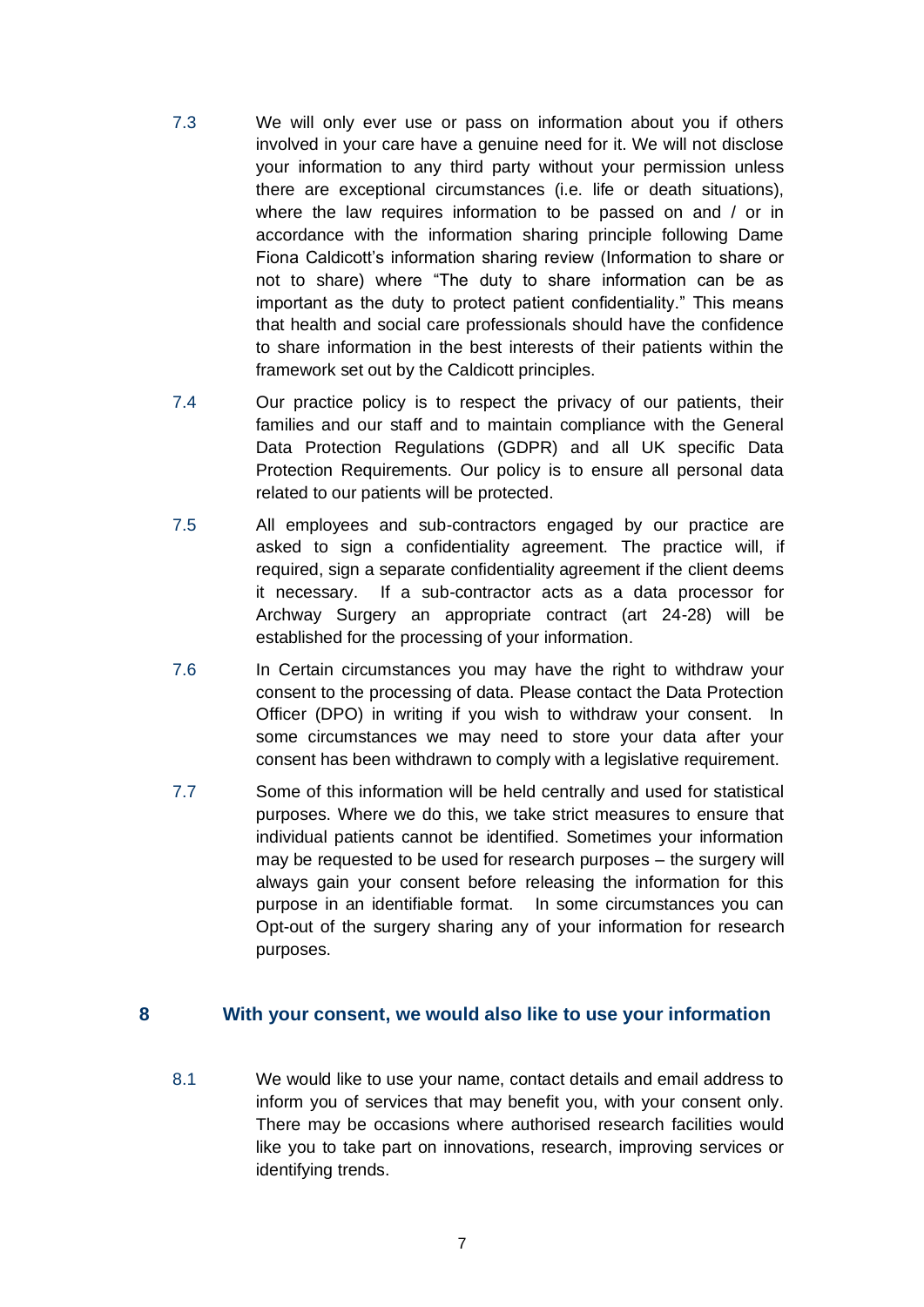- 8.2 We would like to use text messaging facilities for communicating with you to advise for appointments etc for patient services and feedback for the Friends and Family test.
- 8.3 At any stage where we would like to use your data for anything other than the specified purposes and where there is no lawful requirement for us to share or process your data, we will ensure that you have the ability to consent and opt out prior to any data processing taking place.
- 8.4 This information is not shared with third parties or used for any marketing and you can unsubscribe at any time via phone, email or by informing the practice DPO as below.

#### <span id="page-7-0"></span>**9 Where do we store your information electronically?**

- 9.1 All the personal data we process is processed by our staff in the UK however for the purposes of IT hosting and maintenance this information may be located on servers within the European Union.
- 9.2 No third parties have access to your personal data unless the law allows them to do so and appropriate safeguards have been put in place. We have a Data Protection regime in place to oversee the effective and secure processing of your personal and or special category (sensitive, confidential) data.

#### <span id="page-7-1"></span>**10 Who are our partner organisations?**

- 10.1 We may also have to share your information, subject to strict agreements on how it will be used, with the following organisations:
	- NHS Trusts / Foundation Trusts
	- GP's
	- **NHS Commissioning Support Units**
	- Independent Contractors such as dentists, opticians, pharmacists
	- **Private Sector Providers**
	- Voluntary Sector Providers
	- Ambulance Trusts
	- Clinical Commissioning Groups
	- Social Care Services
	- NHS England (NHSE) and NHS Digital (NHSD)
	- **Local Authorities**
	- Education Services
	- **Fire and Rescue Services**
	- Police & Judicial Services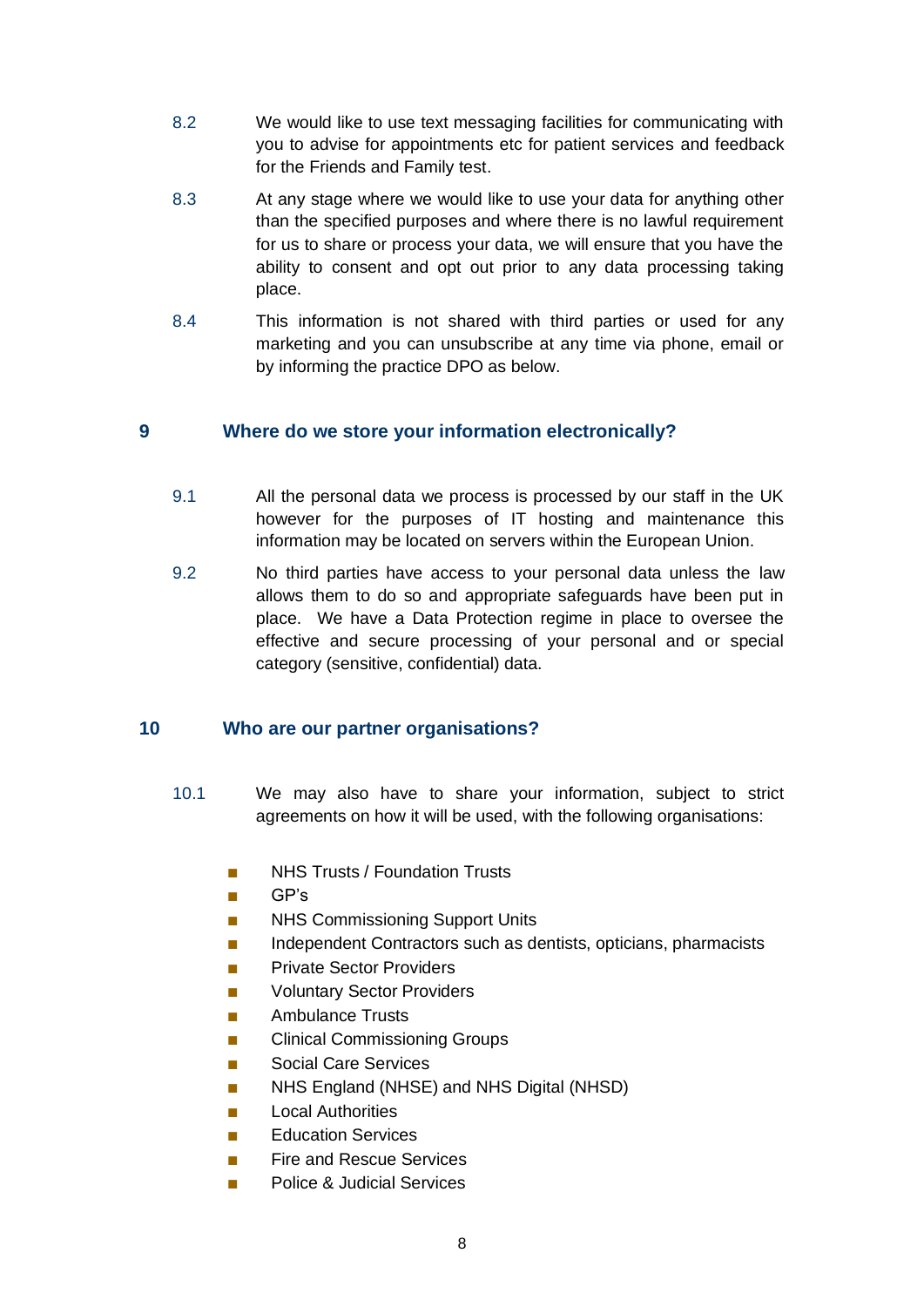- Voluntary Sector Providers
- Private Sector Providers
- Other 'data processors' which you will be informed of
- 10.2 You will be informed who your data will be shared with and in some cases asked for consent for this to happen when this is required.
- 10.3 We may also use external companies to process personal information, such as for archiving purposes. These companies are bound by contractual agreements to ensure information is kept confidential and secure. All employees and sub-contractors engaged by our practice are asked to sign a confidentiality agreement. If a subcontractor acts as a data processor for Archway Surgery an appropriate contract (art 24-28) will be established for the processing of your information.

#### <span id="page-8-0"></span>**11 How long will we store your information?**

- 11.1 We are required under UK law to keep your information and data for the full retention periods as specified by the NHS Records management code of practice for health and social care and national archives requirements.
- 11.2 More information on records retention can be found online at: [https://digital.nhs.uk/article/1202/Records-Management-Code-of-](https://digital.nhs.uk/article/1202/Records-Management-Code-of-Practice-for-Health-and-Social-Care-2016)[Practice-for-Health-and-Social-Care-2016](https://digital.nhs.uk/article/1202/Records-Management-Code-of-Practice-for-Health-and-Social-Care-2016)

#### <span id="page-8-1"></span>**12 How can you access, amend, and/or move the personal data that you have given to us?**

- 12.1 Even if we already hold your personal data, you still have various rights in relation to it. To get in touch about these, please contact us. We will seek to deal with your request without undue delay, and in any event in accordance with the requirements of any applicable laws. Please note that we may keep a record of your communications to help us resolve any issues which you raise.
- 12.2 Right to object: If we are using your data because we deem it necessary for our legitimate interests to do so, and you do not agree, you have the right to object. We will respond to your request within 30 days (although we may be allowed to extend this period in certain cases). Generally, we will only disagree with you if certain limited conditions apply.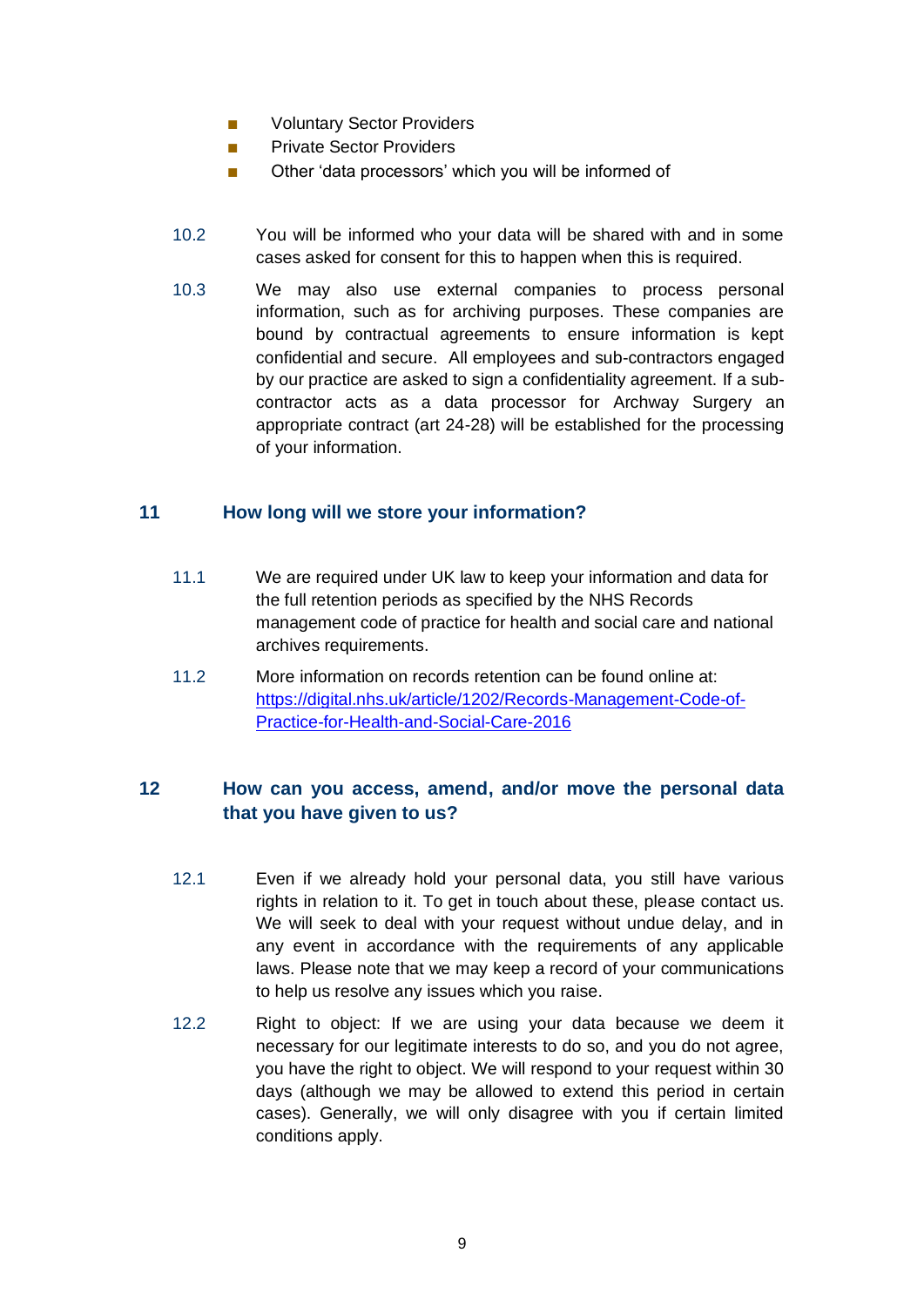#### <span id="page-9-0"></span>**13 Right to withdraw consent**

13.1 Where we have obtained your consent to process your personal data for certain activities (for example for a research project), or consent to market to you, you may withdraw your consent at any time.

#### <span id="page-9-1"></span>**14 Right to erasure**

- 14.1 In certain situations (for example, where we have processed your data unlawfully), you have the right to request us to "erase" your personal data. We will respond to your request within 30 days (although we may be allowed to extend this period in certain cases) and will only disagree with you if certain limited conditions apply.
- 14.2 If we do agree to your request, we will delete your data but will generally assume that you would prefer us to keep a note of your name on our register of individuals who would prefer not to be contacted. That way, we will minimise the chances of you being contacted in the future where your data are collected in unconnected circumstances. If you would prefer us not to do this, you are free to say so.

#### <span id="page-9-2"></span>**15 Right of data portability**

15.1 If you wish, you have the right to transfer your data from us to another data controller. We will help with this with a GP to GP data transfer and transfer of your hard copy notes

#### <span id="page-9-3"></span>**16 Access to your personal information**

- 16.1 Data Subject Access Requests (DSAR): You have a right under the Data Protection legislation to request access to view or to obtain copies of what information the surgery holds about you and to have it amended should it be inaccurate. To request this, you need to do the following:
	- Your request should be made to the Practice for information from the hospital you should write direct to them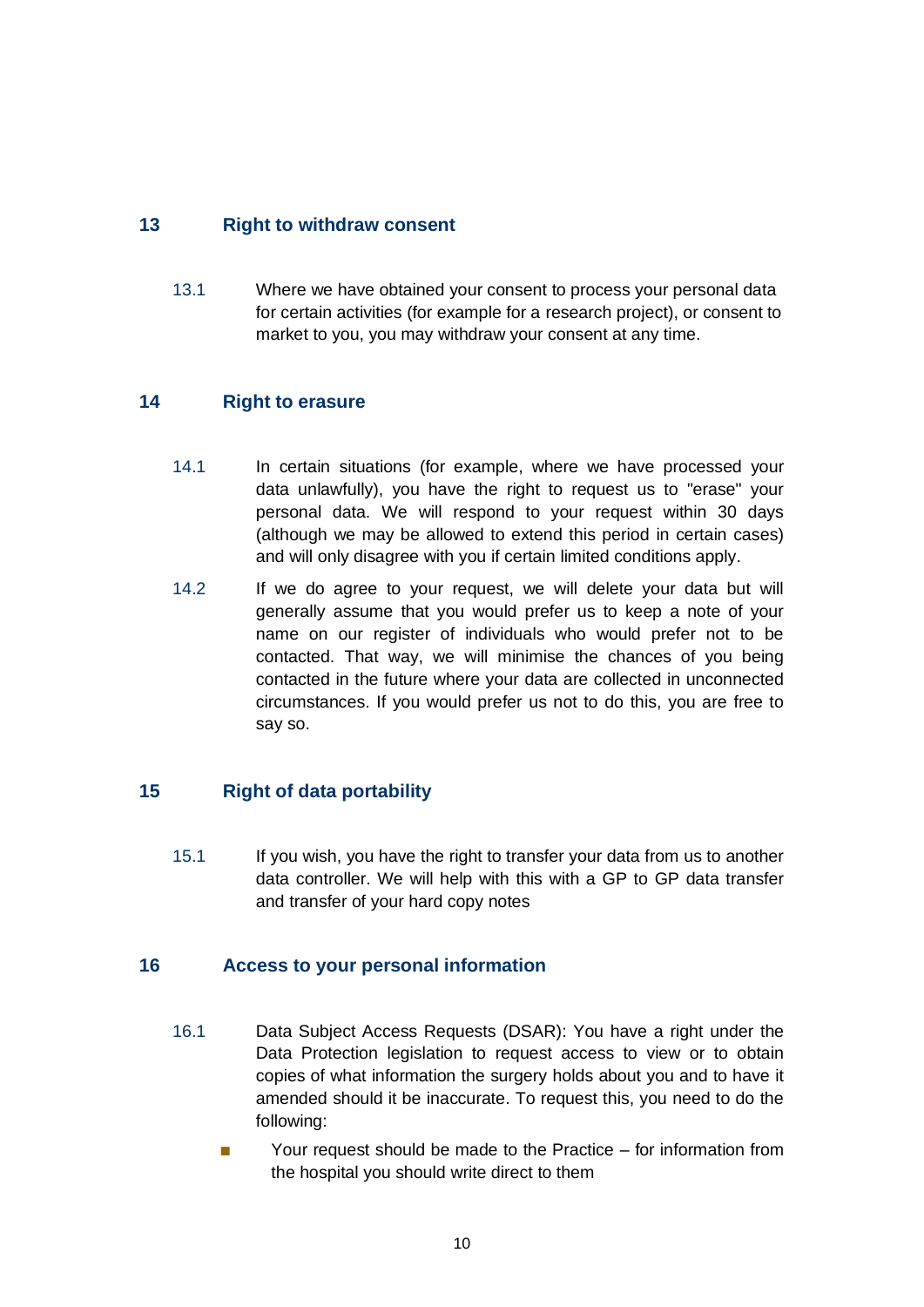- There is no charge to have a copy of the information held about you
- We are required to respond to you within one month
- You will need to give adequate information (for example full name, address, date of birth, NHS number and details of your request) so that your identity can be verified, and your records located information we hold about you at any time.

#### <span id="page-10-0"></span>**17 What should you do if your personal information changes?**

17.1 You should tell us so that we can update our records please contact the Practice Manager as soon as any of your details change, this is especially important for changes of address or contact details (such as your mobile phone number), the practice will from time to time ask you to confirm that the information we currently hold is accurate and up-to-date.

#### <span id="page-10-1"></span>**18 Objections / Complaints**

18.1 Should you have any concerns about how your information is managed at the Practice, please contact the Practice Manager or the Data Protection Officer as above. If you are still unhappy following a review by the practice, you have a right to lodge a complaint with a supervisory authority: You have a right to complain to the UK supervisory Authority as below.

Information Commissioner: Wycliffe house Water Lane Wilmslow Cheshire SK9 5AF

Tel: 01625 545745

[www.informationcommissioner.gov.uk](http://www.informationcommissioner.gov.uk/)

18.2 If you are happy for your data to be extracted and used for the purposes described in this privacy notice, then you do not need to do anything. If you have any concerns on how your data is shared, then please contact the Practice Data Protection Officer.